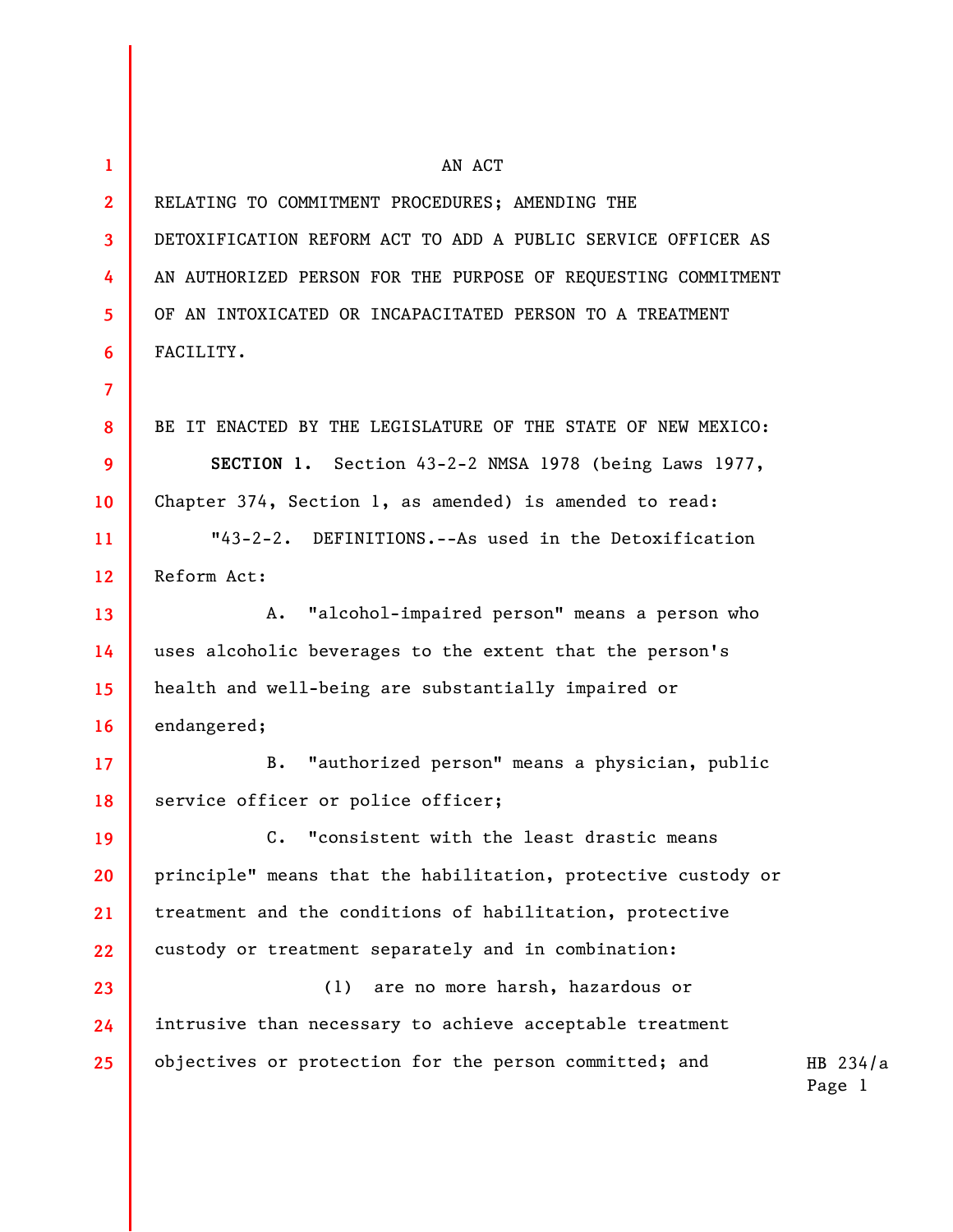(2) involve no restrictions on physical movement except as reasonably necessary for the administration of treatment, for the security of the facility or for the protection of the person committed or another from physical injury;

**1** 

**2** 

**3** 

**4** 

**5** 

**6** 

**14** 

**15** 

**16** 

**17** 

**18** 

**19** 

**20** 

**21** 

**22** 

**23** 

D. "department" means the department of health;

**7 8 9 10 11 12 13**  E. "detention center" means a city, county or other jail, the administration of which agrees to accept intoxicated persons for protective custody; provided, however, that a detention center is authorized to hold a person in protective custody pursuant to Section 43-2-8 NMSA 1978 but is not otherwise subject to the provisions of the Detoxification Reform Act;

F. "drug-impaired person" means a person who uses drugs to the extent that the person's health and well-being are substantially impaired or endangered;

G. "incapacitated person" means a person who, as a result of the use of alcohol or drugs, is unconscious or has the person's judgment otherwise so impaired that the person is incapable of realizing and making rational decisions;

H. "intoxicated person" means a person whose mental or physical functioning is substantially impaired as a result of the use of alcohol or drugs;

**24 25**  I. "likely to inflict serious physical harm on another" means that it is more likely than not that in the

HB 234/a Page 2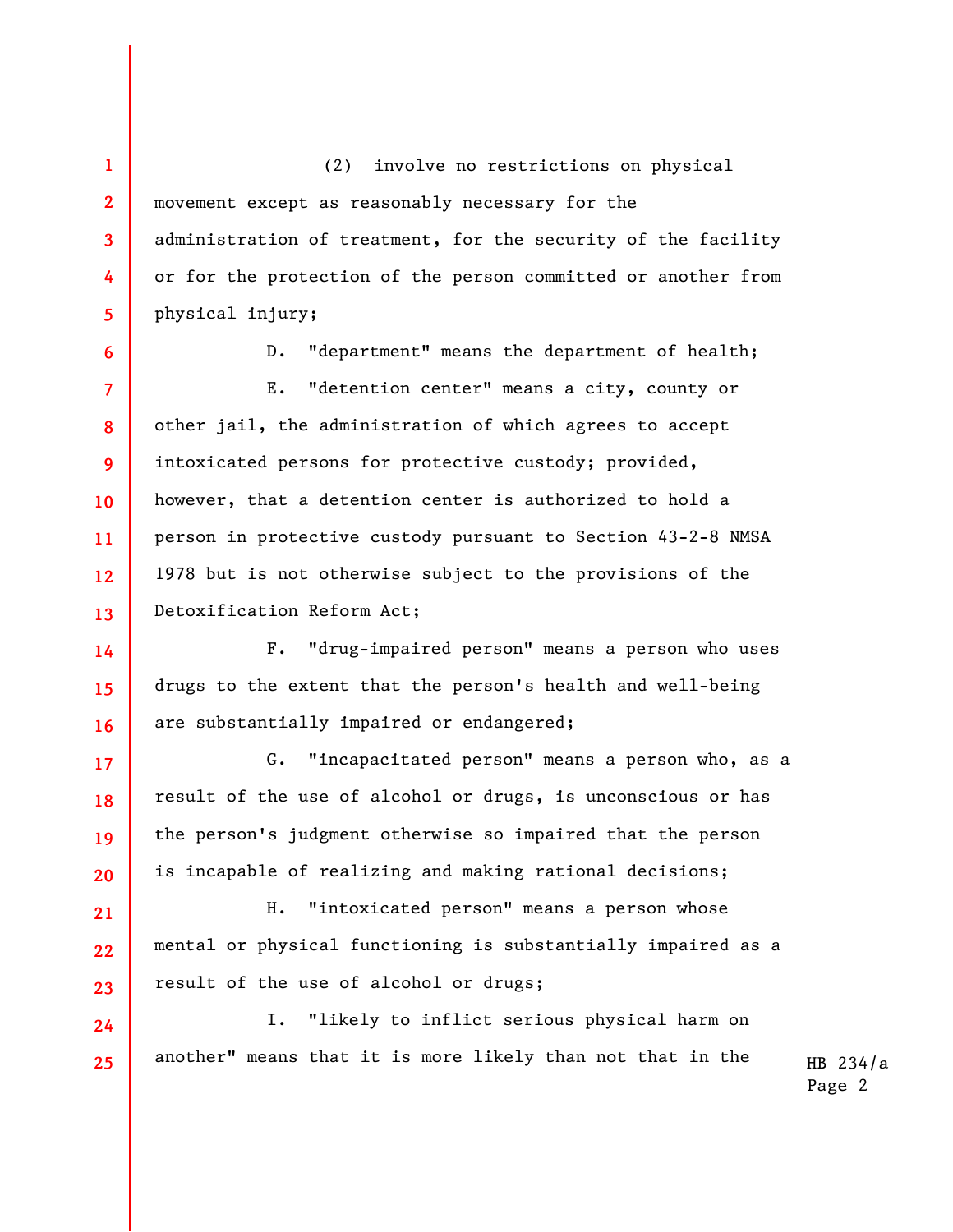near future the person will inflict serious, unjustified bodily harm on another person or commit a criminal sexual offense as evidenced by behavior causing, attempting or threatening such harm, which behavior gives rise to a reasonable fear of such harm from that person;

J. "likely to inflict serious physical harm on oneself" means that it is more likely than not that in the near future the person will attempt to commit suicide or will cause serious bodily harm to that person's self by violent or passive or other self-destructive means as evidenced by behavior causing, attempting or threatening the infliction of serious bodily harm to that person's self;

K. "protective custody" means confinement of an intoxicated person, for a period not less than twelve hours or more than seventy-two hours in length and under conditions consistent with the least drastic means principle;

L. "public service officer" means a civilian employee within a police department who is authorized by the police department to transport intoxicated or incapacitated persons to a treatment facility or detention center;

HB 234/a Page 3 M. "treatment" means the broad range of emergency, outpatient, intermediate and inpatient services and care, including protective custody, diagnostic evaluation, medical, psychiatric, psychological and social service care, vocational rehabilitation and career counseling, which may be

**1** 

**2** 

**3**